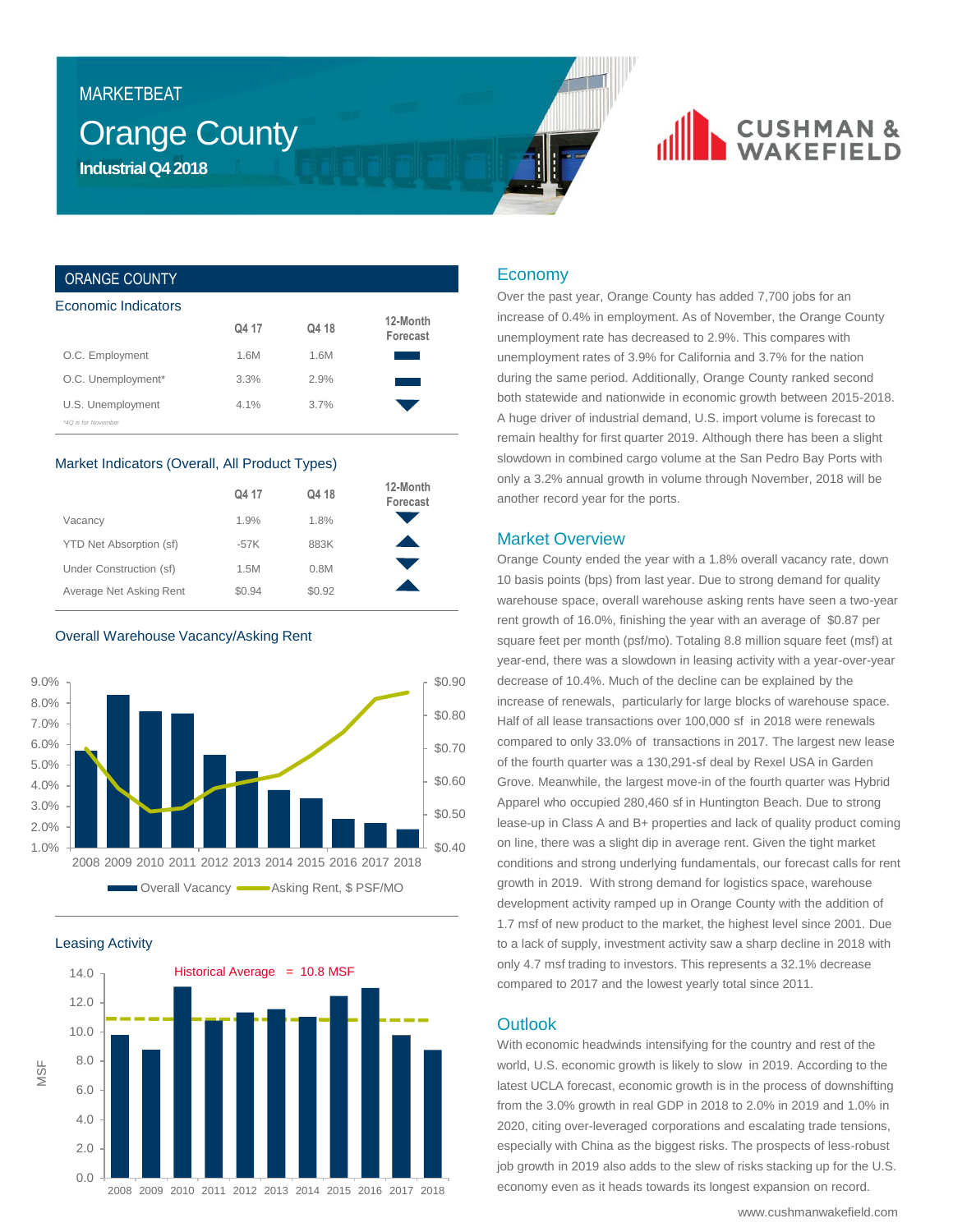## **MARKETBEAT**

## **Orange County**

**Industrial Q4 2018**

# **IN CUSHMAN &**

| <b>SUBMARKET</b>              | <b>TOTAL</b><br><b>BLDGS</b> | <b>INVENTORY</b><br>(SF) | **YTD<br><b>LEASING</b><br><b>ACTIVITY</b><br>(SF) | <b>YTD USER</b><br><b>SALES</b><br><b>ACTIVITY</b><br>(SF) | <b>OVERALL</b><br><b>VACANCY</b><br><b>RATE</b><br>$(\%)$ | <b>YTD NET OVERALL</b><br><b>ABSORPTION</b><br>(SF) | <b>UNDER</b><br><b>CNSTR</b><br>(SF) | <b>YTD</b><br><b>CONSTRUCTION</b><br><b>COMPLETIONS</b><br>(SF) | AVG.<br>$(MF)^*$ | OVERALL OVERALL<br>WEIGHTED WEIGHTED WEIGHTED<br>AVG.<br>NET RENT NET RENT NET RENT<br>$(OS)^*$ | <b>OVERALL</b><br>AVG.<br>$(W/D)^*$ |
|-------------------------------|------------------------------|--------------------------|----------------------------------------------------|------------------------------------------------------------|-----------------------------------------------------------|-----------------------------------------------------|--------------------------------------|-----------------------------------------------------------------|------------------|-------------------------------------------------------------------------------------------------|-------------------------------------|
| Irvine Spectrum               | 512                          | 17,807,923               | 878,909                                            | 72,323                                                     | 1.6%                                                      | 156,362                                             | $\mathbf 0$                          | $\mathbf 0$                                                     | \$1.25           | \$1.46                                                                                          | \$0.85                              |
| Lake Forest/R.S.M./F. Ranch   | 469                          | 12,182,491               | 420,319                                            | $\mathbb O$                                                | 1.4%                                                      | 54,285                                              | $\mathbf{0}$                         | $\theta$                                                        | \$0.96           | \$1.11                                                                                          | \$1.17                              |
| Laguna Hills/Aliso Viejo      | 127                          | 3,810,210                | 33,264                                             | 20,000                                                     | 0.4%                                                      | 16,078                                              | $\mathbb O$                          | $\mathbb O$                                                     | \$1.15           | \$1.40                                                                                          | \$1.05                              |
| Laguna Niguel/Laguna<br>Beach | 28                           | 620,370                  | 6,491                                              | 15,000                                                     | 1.1%                                                      | $-5,143$                                            | $\mathbf 0$                          | $\theta$                                                        | N/A              | N/A                                                                                             | \$0.95                              |
| Mission Viejo                 | 45                           | 1,425,392                | 40,707                                             | $\mathbb O$                                                | 0.9%                                                      | $-1,193$                                            | $\mathbf 0$                          | $\theta$                                                        | \$1.34           | N/A                                                                                             | \$1.37                              |
| S.J. Capo/S.Clemente/D.P.     | 141                          | 3,956,534                | 97,295                                             | 29,000                                                     | 1.4%                                                      | $-34,916$                                           | $\theta$                             | $\mathbf 0$                                                     | \$1.20           | \$1.10                                                                                          | \$1.15                              |
| <b>South County</b>           | 1,322                        | 39,802,920               | 1,476,985                                          | 136,323                                                    | 1.4%                                                      | 185,473                                             | $\pmb{0}$                            | $\pmb{0}$                                                       | \$1.06           | \$1.34                                                                                          | \$1.12                              |
| Fountain Valley               | 169                          | 5,105,842                | 113,017                                            | 22.826                                                     | 0.4%                                                      | $-20,327$                                           | $\mathbf{0}$                         | $\mathbf 0$                                                     | \$1.22           | \$1.07                                                                                          | N/A                                 |
| Tustin                        | 216                          | 8,993,536                | 205,820                                            | 74.367                                                     | 4.4%                                                      | $-93,319$                                           | $\mathbf{0}$                         | $\mathbf 0$                                                     | \$1.23           | \$0.93                                                                                          | \$0.86                              |
| Santa Ana                     | 1,039                        | 33,607,874               | 659,128                                            | 283.924                                                    | 2.9%                                                      | $-188,119$                                          | 472,667                              | $\theta$                                                        | \$0.85           | \$1.15                                                                                          | \$0.81                              |
| Costa Mesa                    | 368                          | 11,843,543               | 470,634                                            | 105.002                                                    | 2.8%                                                      | $-254,887$                                          | 100,233                              | $\mathbb O$                                                     | \$1.37           | N/A                                                                                             | \$0.79                              |
| Newport Beach                 | 47                           | 829,112                  | $\mathbf 0$                                        | $\mathbf{0}$                                               | 0.3%                                                      | $-2,500$                                            | $\mathbf{0}$                         | $\theta$                                                        | \$1.57           | N/A                                                                                             | N/A                                 |
| Irvine                        | 639                          | 23, 131, 139             | 610,888                                            | 283.465                                                    | 2.0%                                                      | 14,901                                              | $\theta$                             | $\theta$                                                        | \$0.91           | \$1.35                                                                                          | \$0.90                              |
| <b>Greater Airport Area</b>   | 2,478                        | 83,511,046               | 2,059,487                                          | 769,584                                                    | 2.6%                                                      | $-544,251$                                          | 572,900                              | $\pmb{0}$                                                       | \$0.94           | \$0.97                                                                                          | \$0.85                              |
| Seal Beach                    | 11                           | 906,612                  | $\mathbb O$                                        | $\mathbf 0$                                                | 0.0%                                                      | $\mathbb O$                                         | $\theta$                             | $\theta$                                                        | N/A              | N/A                                                                                             | N/A                                 |
| Westminster                   | 85                           | 2,533,365                | 321,416                                            | 102,412                                                    | 5.8%                                                      | $-147,949$                                          | $\theta$                             | $\theta$                                                        | \$0.69           | N/A                                                                                             | \$0.88                              |
| Huntington Beach              | 496                          | 13,506,713               | 624,795                                            | 164,273                                                    | 0.3%                                                      | 346,035                                             | $\theta$                             | $\mathbf 0$                                                     | \$1.18           | N/A                                                                                             | \$0.96                              |
| Garden Grove                  | 308                          | 12,100,384               | 558,153                                            | 79,255                                                     | 2.6%                                                      | $-116,764$                                          | $\mathbb O$                          | $\mathbb O$                                                     | \$0.92           | N/A                                                                                             | \$0.85                              |
| Los Alamitos/Stanton          | 148                          | 4,075,193                | 32,032                                             | $\mathbf 0$                                                | 0.3%                                                      | $-8,240$                                            | $\mathbf{0}$                         | $\mathbf 0$                                                     | N/A              | \$1.08                                                                                          | \$1.04                              |
| Cypress                       | 107                          | 6,336,030                | 165,758                                            | $\mathbf{0}$                                               | 1.4%                                                      | $-57,538$                                           | $\theta$                             | $\theta$                                                        | \$0.89           | \$0.97                                                                                          | N/A                                 |
| La Palma                      | 19                           | 1,969,009                | 186,046                                            | 57,702                                                     | 0.0%                                                      | 75,000                                              | $\mathbf 0$                          | $\mathbb O$                                                     | N/A              | N/A                                                                                             | N/A                                 |
| <b>West County</b>            | 1,174                        | 41,427,306               | 1,888,200                                          | 403,642                                                    | 1.4%                                                      | 90,544                                              | $\pmb{0}$                            | $\bf{0}$                                                        | \$0.86           | \$1.01                                                                                          | \$0.88                              |
| Anaheim                       | 1,471                        | 51,763,594               | 1,435,008                                          | 167,358                                                    | 0.5%                                                      | 344,026                                             | 114,659                              | 350,774                                                         | \$1.05           | \$1.14                                                                                          | \$0.92                              |
| Orange                        | 502                          | 13,969,263               | 369,607                                            | 54,695                                                     | 1.0%                                                      | 36,400                                              | $\mathbb O$                          | $\mathbb O$                                                     | \$1.10           | N/A                                                                                             | \$0.77                              |
| Fullerton                     | 346                          | 19,802,289               | 416,743                                            | 64,250                                                     | 5.3%                                                      | 261,350                                             | $\mathbf{0}$                         | 934,754                                                         | N/A              | N/A                                                                                             | \$0.86                              |
| Brea/La Habra                 | 364                          | 13,732,552               | 433,249                                            | 467,910                                                    | 1.1%                                                      | 110,671                                             | $\mathbf{0}$                         | $\theta$                                                        | \$1.00           | \$0.89                                                                                          | \$0.95                              |
| Placentia/Yorba Linda         | 240                          | 6,783,077                | 203,378                                            | 28,759                                                     | 0.9%                                                      | $-18,148$                                           | 117,695                              | $\mathbb O$                                                     | N/A              | N/A                                                                                             | \$1.08                              |
| Buena Park                    | 181                          | 13,039,199               | 485,408                                            | 24,800                                                     | 0.2%                                                      | 416,608                                             | $\mathbf{0}$                         | 380,000                                                         | \$0.79           | \$1.10                                                                                          | \$1.08                              |
| <b>North County</b>           | 3,104                        | 119,089,974              | 3,343,393                                          | 807,772                                                    | 1.4%                                                      | 1,150,907                                           | 232,354                              | 1,665,528                                                       | \$0.99           | \$1.10                                                                                          | \$0.87                              |
| <b>ORANGE COUNTY TOTALS</b>   | 8,078                        | 283,831,246              | 8,768,065                                          | 2,117,321                                                  | 1.8%                                                      | 882,673                                             | 805,254                              | 1,665,528                                                       | \$0.94           | \$1.08                                                                                          | \$0.87                              |

\*Rental rates reflect asking \$psf/month \*\*Leasing activity does not include renewals. MF = Manufacturing OS = Office Service/Flex W/D = Warehouse/Distribution